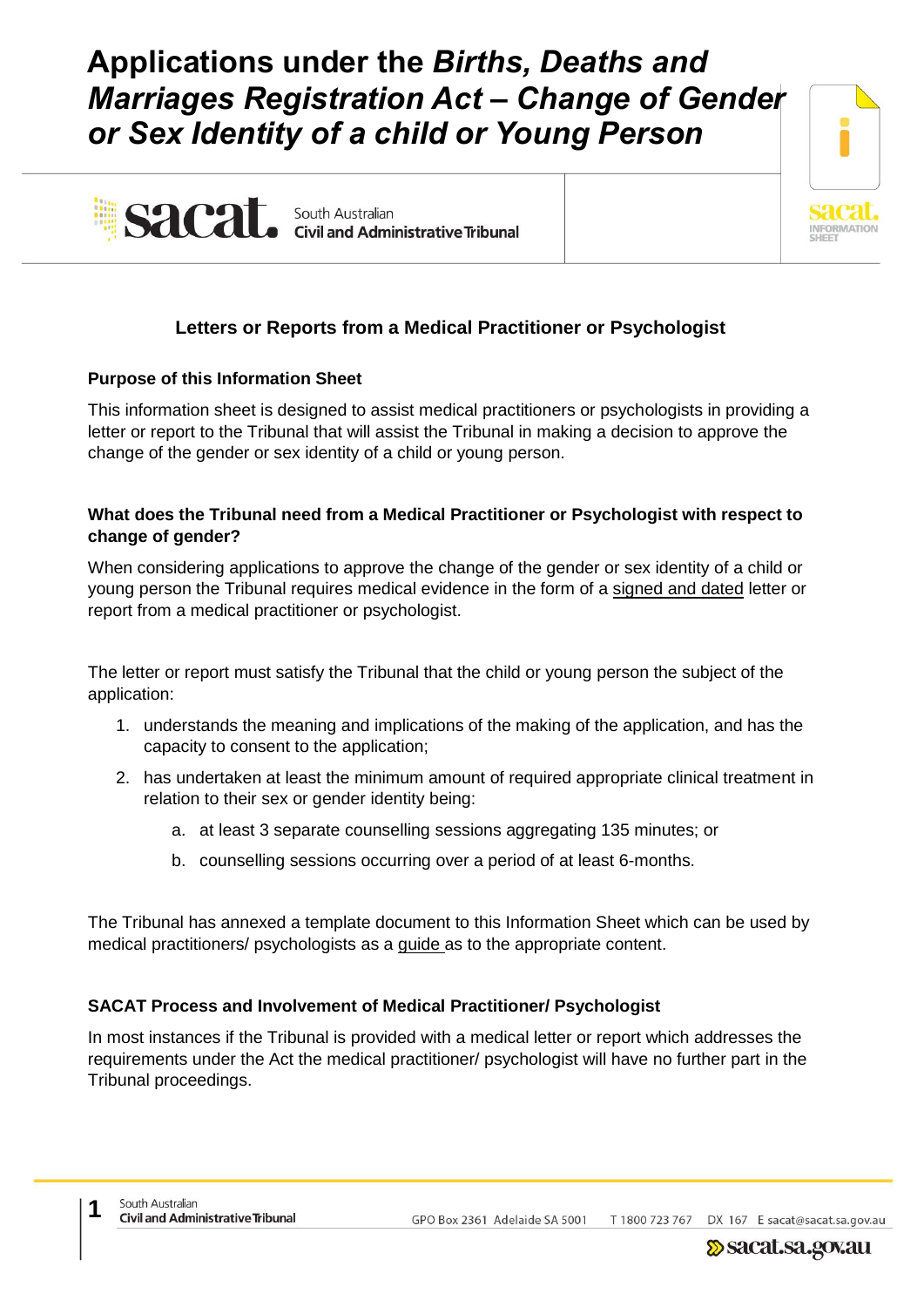The Tribunal undertakes the following processes when determining applications of this nature:

#### *Directions hearing*

In most cases the Tribunal member who has carriage of the matter will hold an initial, brief directions hearing to ensure the Tribunal has all of the evidence that may be required at the full hearing. If the medical evidence has been filed by the time of the directions hearing the member will make an initial assessment of the sufficiency of the contents of the report. If further information is required the member will issue a direction asking for further information to be provided by a certain date.

#### *Full hearing*

In most cases the medical practitioner/ psychologist is not involved in the hearing or called to give evidence. The member will hear from the family members (usually the parents of the child or young person) and will also interview the child or young person.

In some circumstances if the medical document is sufficient and the Tribunal determines that it is not necessary or appropriate in the circumstances to interview the child the application will be determined in the absence of the parties and based on the written evidence on file.

#### **Filing of Documents**

If you are directed by the Tribunal to file the report directly with the Tribunal you can do so by emailing a signed, scanned copy to the Tribunal at [sacat@sacat.sa.gov.au.](mailto:sacat@sacat.sa.gov.au). If you are aware of the SACAT file reference number please quote that in the title field of the email.

Otherwise in most instances the Tribunal will direct the applicant to make arrangement directly with you and upon receipt of your report they will file the document with the Tribunal.

If you have any further questions you can telephone the Tribunal on ph: 1800 723 767 (press 4, then 4).

> *This Information sheet does not constitute legal advice and does not relate to the circumstances of any individual matter. If you wish to have legal advice you should seek that independently.*